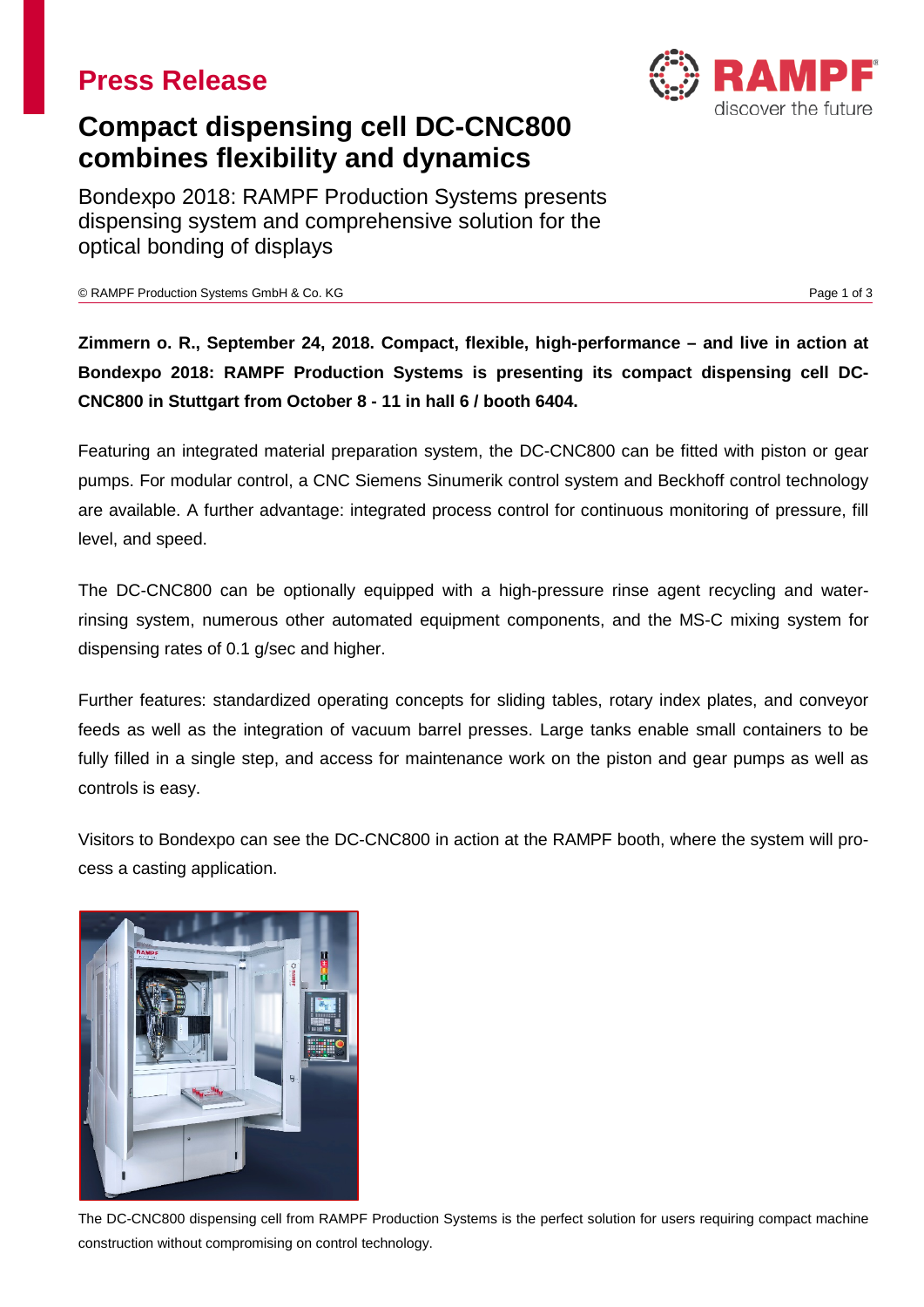### **Press Release**

**Compact dispensing cell DC-CNC800 combines flexibility and dynamics** Bondexpo 2018: RAMPF Production Systems presents dispensing system and comprehensive solution for the optical bonding of displays

© RAMPF Production Systems GmbH & Co. KG Page 2 of 3

## **Optical Bonding – Vacuum application for best results**

At Bondexpo 2018, RAMPF Production System is also presenting its fully automated joining method for the bubble-free application of bonding materials for displays in the automotive, mobile devices, GPS, industrial monitors, navigation, and wearables markets.

In the Optical Bonding process, the display and touch glass/cover glass are placed on top of each other. The air in between is excluded with the help of an extremely clear bonding compound. This avoids parallax errors, which are caused by the different refractive indices of air and glass and affect the viewer by blurring and an impaired side visibility. Since the bonding compound has approximately the same refractive index as glass, the result is a significantly sharper image and much improved side visibility.

The bonding material is applied in a vacuum and the components are joined in an airless environment. The thin-film degassing technology of the single components makes it possible to process highly degassed bonding material. This minimizes the risk of air bubbles being trapped during the joining and curing processes.

The bonding material is dispensed by the RAMPF DC-VAC Vacuum Dispensing System. Designed for processing one- and two-component casting materials, the cell is equipped with material conditioning under vacuum and the dynamic mixing system MS-C. The DC-VAC combines C-DS gluing units, assembly units, robot systems, conveyor systems, and process control systems to a fully automated, customized production system.

In addition to the display joining method in a vacuum, RAMPF's fully automated production system also features all the operations for handling, aligning, and bonding the displays to frames as well as final quality control.



RAMPF's DC-VAC Vacuum Dispensing System guarantees for the ultra-precise and fast processing of one- and twocomponent casting materials.